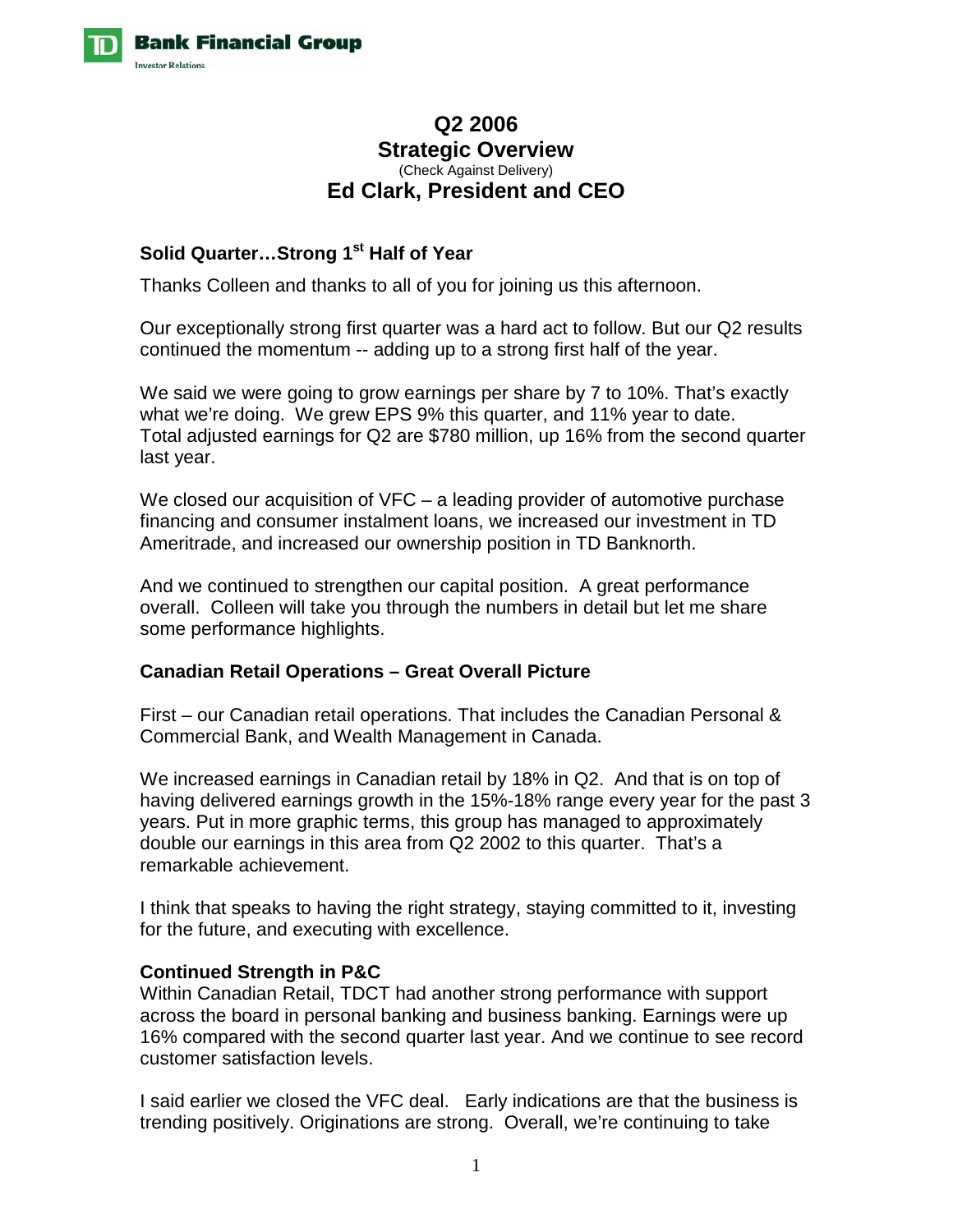

advantage of strong revenues to invest in the future. And we continue to believe we will deliver double digit earnings growth in this business throughout 2006.

### **Records Set in Canadian Wealth Management**

Turning to Canadian Wealth Management. This was a record-breaking quarter for the business. Clearly, we're seeing validation of our strategy, as we continue to build our infrastructure. Earnings this quarter were \$113 million, up 28% year over year. A good portion of that growth came from record volumes in Discount Brokerage, partially off-set by our new re-pricing strategy.

Q2 also saw record net sales in Mutual Funds. That now puts us in the category of the top 5 largest mutual fund portfolios in Canada. Plus, we're still investing in the business. We're on track to have 130 net new client-facing advisors added this year.

We do expect the second half of the year to be slower. But assuming stable market conditions, we continue to expect that, overall, Wealth Management will have a very strong showing in 2006.

### **Solid Results in Wholesale Bank**

Turning to the Wholesale Bank.

Following an exceptionally strong first quarter, second quarter results are down 15% from last year (on an adjusted basis), but still a strong \$140 million. Taking a broader view, we're pleased with Wholesale's performance in the first half of the year. Adjusted earnings are up 11% compared to the first half of last year.

We continue to see a very good return on invested capital. Our underlying business results are stronger than the 11% earnings growth I mentioned earlier. This is because we're winding down our global structured products businesses faster than anticipated. We're pleased about that. But it also means we've incurred the wind-down expenses, and trading losses, faster than expected. And we're fine with that trade-off. We expect to be well through the exit of these businesses by the end of the year. Meanwhile our strong ongoing business results have allowed us to absorb these exit costs and still produce good results. The Wholesale business typically has a better first half of the year than the second half. So we do expect our underlying businesses to slow down. But given the strong start to the year, we expect to see 2006 results higher than 2005.

## **Building for Future with U.S. Operations**

Lastly – our operations in the United States.

You know about the underlying earnings of TD Banknorth and TD Ameritrade from their earnings calls. So let me focus on how we feel about their results.

TD Banknorth continues to face a tough interest rate environment. But it is moving rapidly to adjust to that environment and we are pleased with the quality